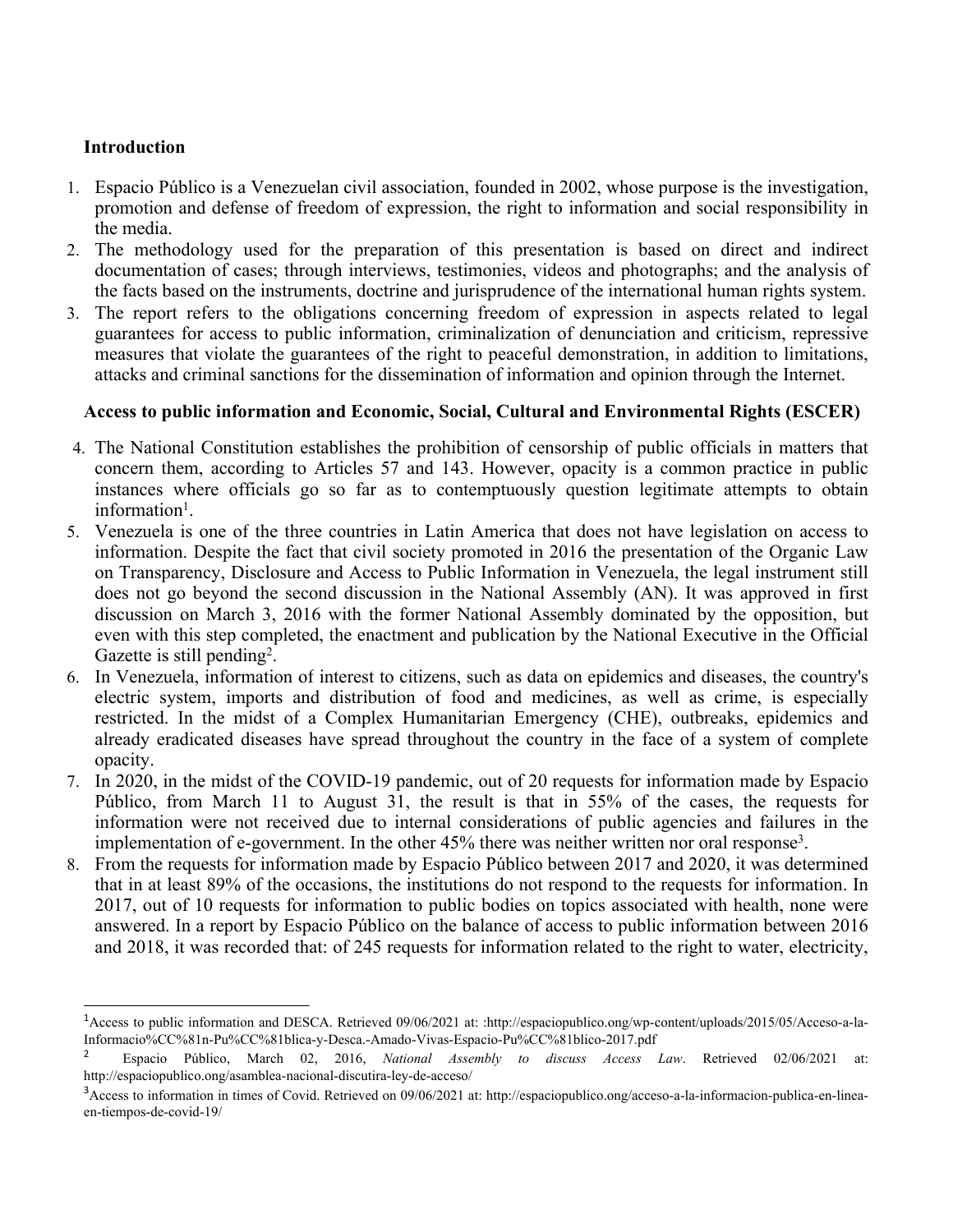housing, and citizen security, 100% of the responses were silence (none were answered)<sup>4</sup>.

# **Criminalization of whistleblowing and criticism**

- 9. Impediments to coverage, arbitrary detentions, illegal searches, theft of material and equipment, aggressions, monitoring and surveillance, threats and attacks against media headquarters increased in the last 5 years. Between 2017 and 2020 Espacio Público recorded 1953 cases of violations to freedom of expression in Venezuela. In that period 809 people were detained or held for seeking or disseminating information or opinions<sup>5</sup>.
- 10. In 2017 alone, the National Telecommunications Commission (Conatel) took 54 radio stations and 8 television channels off the air. In the same year, 17 print media newspapers stopped circulating due to lack of newsprint or difficulties to access printing supplies, 6 of them suspended operations indefinitely $^6$  .
- 11. In Venezuela there are <sup>a</sup> series of laws that attempt to criminalize the possibility of seeking and disseminating information. Sanctioned in 2017 by an illegitimate national constituent assembly (ANC), the so-called "Law against hate, for peaceful coexistence and tolerance" contemplates up to 20 years of imprisonment for the dissemination of opinions or information. This regulation punishes hate speech, but does not define it or establish clear categories to evaluate when an expression could qualify as such. The vagueness of the instrument leads to arbitrary applications. The deprivation of liberty, according to human rights standards and legislation compared to other countries in the region, is <sup>a</sup> disproportionate sanction.
- 12. From 2017 to 2020, at least 45 cases were recorded in which the "law against hate" was used or invoked as <sup>a</sup> mechanism of threat or sanction against public workers, protesters judicially prosecuted, digital media, journalists to urge them to change their editorial line when addressing issues that evidence the social crisis; this resulted in <sup>a</sup> total of 101 complaints of violations of freedom of expression and opinion. The year with the highest number of cases was 2020 with 21, the second is 2018 with 13 cases, the third is 2019 with 10 and 2017 with one case<sup>7</sup>.
- 13. During 2018, at least 40 print media went out of circulation indefinitely. The economic crisis and the governmen<sup>t</sup> monopoly in the sale and distribution of newsprint, through Complejo Editorial Alfredo Maneiro, generated as <sup>a</sup> consequence at least 10 states in the country without newspapers: Amazonas, Apure, Barinas, Cojedes, Delta Amacuro, Falcón, Monagas, Portuguesa, Sucre and Trujillo $^8$  .
- 14. In 2020, there were at least 105 cases and 250 complaints of violations directly linked to COVID-19. Forty-one percen<sup>t</sup> of the violations were intimidation, 22% cases of censorship, 12% threats, 11% judicial harassment, 7% administrative restrictions, 4% verbal harassment and 3% assaults. Out of <sup>a</sup> total of 140 victims, the most affected were journalists and reporters with 39%.
- 15. During the month of April 2020 there were 25 arrests motivated by the searching and dissemination of information, most of these were made to citizens for making comments on social networks, and in the case of journalists, for the publication of information regarding COVID-19. One of these cases was

<sup>4</sup> Access to public information and DESCA. Retrieved on 09/06/2021 at: http://espaciopublico.ong/wp-content/uploads/2015/05/Acceso-ala-Informacio%CC%81n-Pu%CC%81blica-y-Desca.-Amado-Vivas-Espacio-Pu%CC%81blico-2017.pdf

<sup>&</sup>lt;sup>5</sup>Public Space annual reports 2017-2020. Retrieved 12/06/2021 at: http://espaciopublico.ong/category/informes\_anuales/

<sup>6</sup> Report 2017: Three daily blows against freedom of expression in Venezuela. Retrieved on 01/06/2021 at: http://espaciopublico.ong/informe-anual-2017/

<sup>&</sup>lt;sup>7</sup> Balance on the use of the "anti-hate law". Retrieved 12/06/2021 at http://espaciopublico.ong/a-tres-anos-de-la-ley-contra-el-odio/

<sup>8</sup> Data 2018: Status of freedom of expression and information in Venezuela. Retrieved 12/06/2021 at:

http://espaciopublico.ong/informe-2018-situacion-del-derecho-a-la-libertad-de-expresion-html/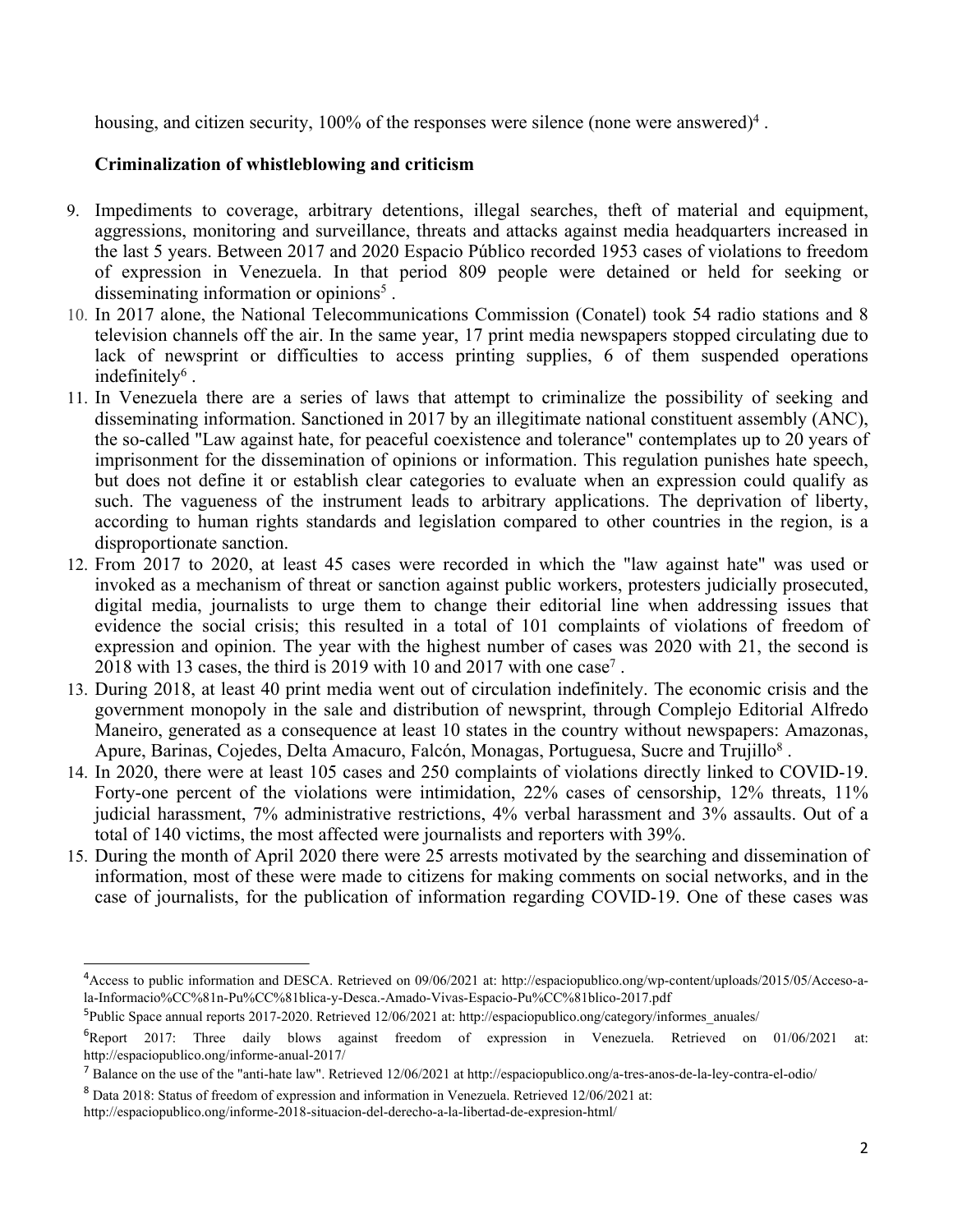that of professor Fernando Marcano, arrested by officers of the National Anti-Extortion and Kidnapping Command (Conas) of the Bolivarian National Guard (GNB) after publishing messages on his social networks where he expressed his dissatisfaction with the governmen<sup>t</sup> for the managemen<sup>t</sup> of the pandemic of the new coronavirus<sup>9</sup>.

16. In 2020, 18 radio stations, 4 print media and 2 digital media were closed in procedures carried out mainly by Conatel, together with state security forces<sup>10</sup>.

### **Freedom of expression and the Internet**

- 17. Between 2017 and 2020, Espacio Público documented 308 complaints related to violations of freedom of expression on the Internet. The cases registered regarding information disseminated online range from harassment by public officials against individuals, journalists, or organizations, to media blocking of web pages or platforms for publishing content<sup>11</sup>.
- 18. In 2017, <sup>a</sup> year of high conflict and human rights violations in Venezuela, channels broadcast via *streaming* the development of public demonstrations. Information portals such as *Vivo Play*, *Venezolanos Por la Información (VPI)* and *Capitolio TV* were blocked.
- 19. In 2019 the national telecommunications operator Compañía Anónima Nacional Teléfonos de Venezuela (Cantv), blocked 93 times access to websites and platforms such as *Youtube*, *Soundcloud*, *Twitter* and *Instagram*<sup>12</sup> .
- 20. Massive blackouts since March 7, 2019, have affected the work of regional media, digital media and radio stations, consequently, the right of citizens to timely information was limited or completely restricted during these fluctuations. Successive blackouts have caused damage to the telephone service, resulting in prolonged service limitations, even after the restoration of electric power. Similar damage was recorded with Internet services, which were inoperative in some cases, after the return of electricity.
- 21. By 2020, at least 120 cases were registered on the Internet, which is equivalent to 30% of the total number of registrations, <sup>a</sup> higher number than in any region of the country. This data suggests an increase in surveillance on social networks towards opinions or information that question the government's managemen<sup>t</sup> 13 .
- 22. Likewise, during 2020, at least 67 episodes of online blockades were registered, of which 22 were applied to media outlets and 45 to other types of digital platforms. These measures were mainly exercised by the Compañía Anónima Nacional Teléfonos de Venezuela (CANTV) and private telecommunications operators.

#### **Right to peaceful protest**

23. Article 68 of the National Constitution guarantees the right to demonstrate peacefully, prohibits the use of firearms and toxic substances to control protests. Article 38 of the Law of Political Parties, Public Meetings and Demonstrations states that demonstrators must notify the first civil authority of the jurisdiction at least 24 hours in advance of the protest.

<sup>&</sup>lt;sup>9</sup> Teacher arrested for posting anti-government messages on Facebook. Retrieved on 22/06/2021 at http://espaciopublico.ong/detienen-aprofesor-por-publicar-en-facebook-mensajes-contra-el-gobierno/

 $^{10}$  Report 2020: General situation of the right to freedom of expression in Venezuela. Retrieved on 22/06/2021 at: http://espaciopublico.ong/informe-2020-situacion-general-del-derecho-a-la-libertad-de-expresion-en-venezuela/

<sup>&</sup>lt;sup>11</sup>Public Space annual reports 2017-2020. Retrieved 12/06/2021 at: http://espaciopublico.ong/category/informes\_anuales/

 $^{12}$ Internet: between blockages and blackouts. Retrieved on  $12/06/2021$  at: http://espaciopublico.ong/informe-2019-situacion-general-delderecho-a-la-libertad-de-expresion-en-venezuela/

<sup>&</sup>lt;sup>13</sup> Idem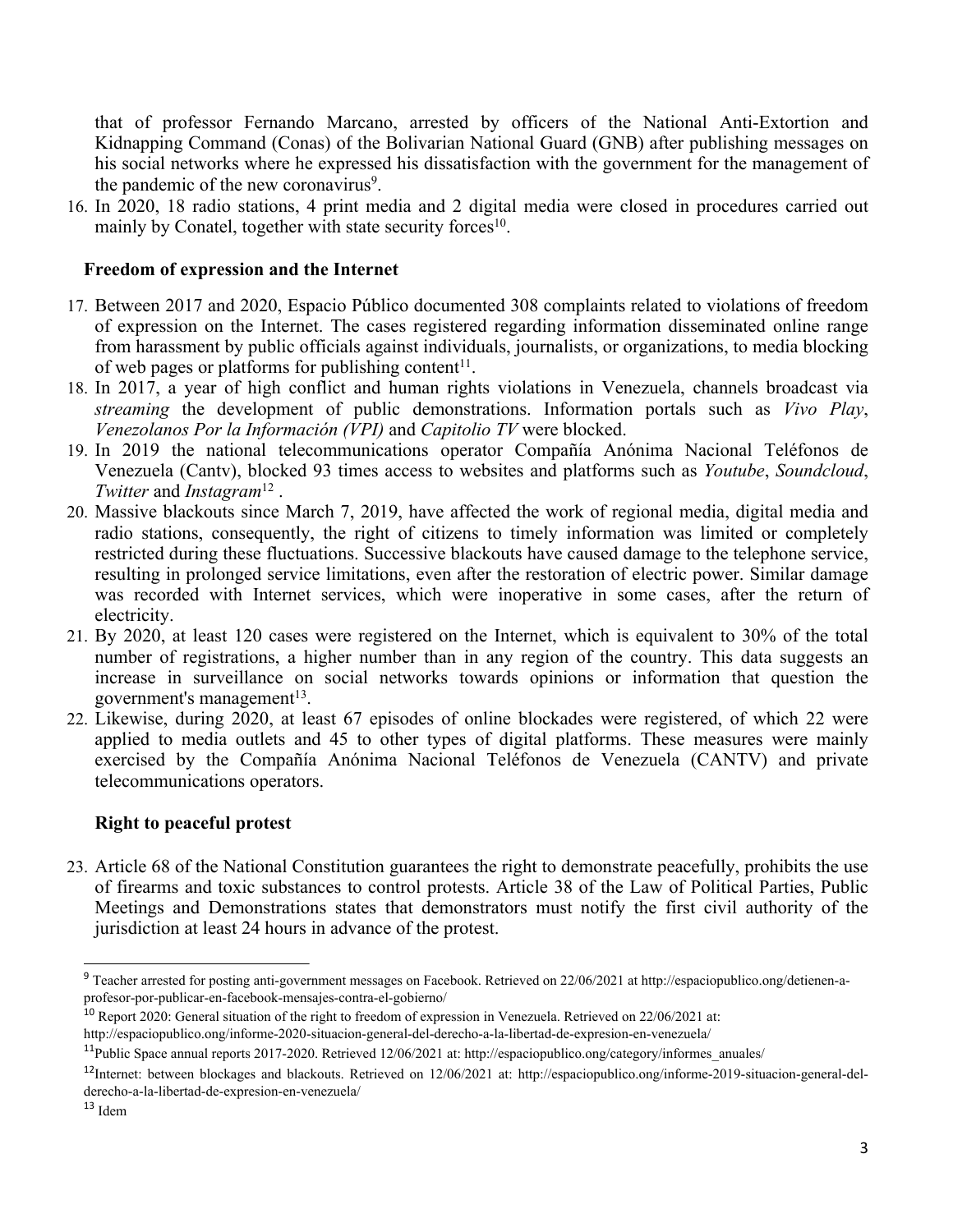- 24. Following the series of protests registered at the beginning of February 2017, the State responded with repressive actions that were disproportionate to the total number of violent protests registered. On April 18, 2017, Nicolás Maduro publicly announced the implementation of Plan Zamora, <sup>a</sup> civicmilitary strategic plan based on "the joint operation of the armed forces, militias and popular forces", "in the face of possible internal and external attacks that threaten the peace and sovereignty of the country" 14.
- 25. In general terms, Plan Zamora contemplated two structural flaws in terms of human rights standards. The first, the illegitimate incursion of armed civilians and military forces in public security operations; by constitutional and international mandate, only duly trained and qualified civilian police forces are authorized to manage public meetings, as established in Articles 332 and 329 of the Constitution and cases of the Inter-American Court against Venezuela, such as Montero Aranguren and others (Retén de Catia). The second, the use of State weapons by armed civilian and military groups to defend <sup>a</sup> political-partisan partisanship, to the detriment of the rights of the demonstrating population regarding integrity, life, personal freedom, freedom of assembly and expression, due process and political participation.
- 26. The monitoring and documentation work evidenced that during the April-July 2017 protest cycle, 47 people were killed, 893 detained and 1244 injured as <sup>a</sup> result of actions aimed at curtailing public demonstrations throughout the country.
- 27. Residential areas and urbanizations were not excluded from these repressive acts. The data showed that 5.30% (66 persons) of the records correspond to persons who were injured mainly in residential areas. Likewise, 12.31% (110 persons) of the arrests made during the April-July cycle of protests were executed mainly in urbanizations and residential complexes.
- 28. In 2019, <sup>a</sup> total of 46 public workers were recorded as victims of harassment, threats or persecution for participating in public demonstrations, denouncing cases of corruption in state institutions or for refusing to sign documents favorable to the ruling party <sup>15</sup>.
- 29. Among the main perpetrators are the security forces, who were responsible on 159 occasions. In this regard, the Bolivarian National Guard (GNB), the Bolivarian National Intelligence Service (Sebin) and the General Directorate of Military Counterintelligence (DGCIM) accumulated the largest number of violations. The actions of the State security forces were mainly characterized by impeding the coverage of journalists in public demonstrations, through intimidation and harassment, as well as by their participation in processes such as raids or inspections of media outlets<sup>16</sup>.

## **Recommendations**

- 30. Promulge <sup>a</sup> law and develop public policies that effectively guarantee access to public information in all the corresponding instances and levels, with mechanisms in accordance with international standards on the matter, which ensure the simplicity, free of charge and speed of the process.
- 31. Adapt domestic legislation to the parameters established by international systems for the protection of human rights. Specifically, repeal unconstitutional laws such as the "law against hatred, for peaceful coexistence and tolerance".
- 32. Guarantee the necessary resources for the free development and circulation of the media, and improve Internet conditions in order to guarantee freedom of expression in accordance with international human rights standards.

<sup>&</sup>lt;sup>14</sup> VENEZUELA 2017: Balance on the situation of the right to assembly and demonstration in Venezuela in 2017. Retrieved on 16/06/2021 at: http://espaciopublico.ong/balance-sobre-la-situacion-del-derecho-a-la-reunion-y-manifestacion-en-venezuela-en-2017/

<sup>&</sup>lt;sup>15</sup> Situation of Freedom of Expression in Venezuela 2019. Retrieved on 06/18/2021 at: http://espaciopublico.ong/informe-2019-situaciongeneral-del-derecho-a-la-libertad-de-expresion-en-venezuela/

<sup>&</sup>lt;sup>16</sup> Idem